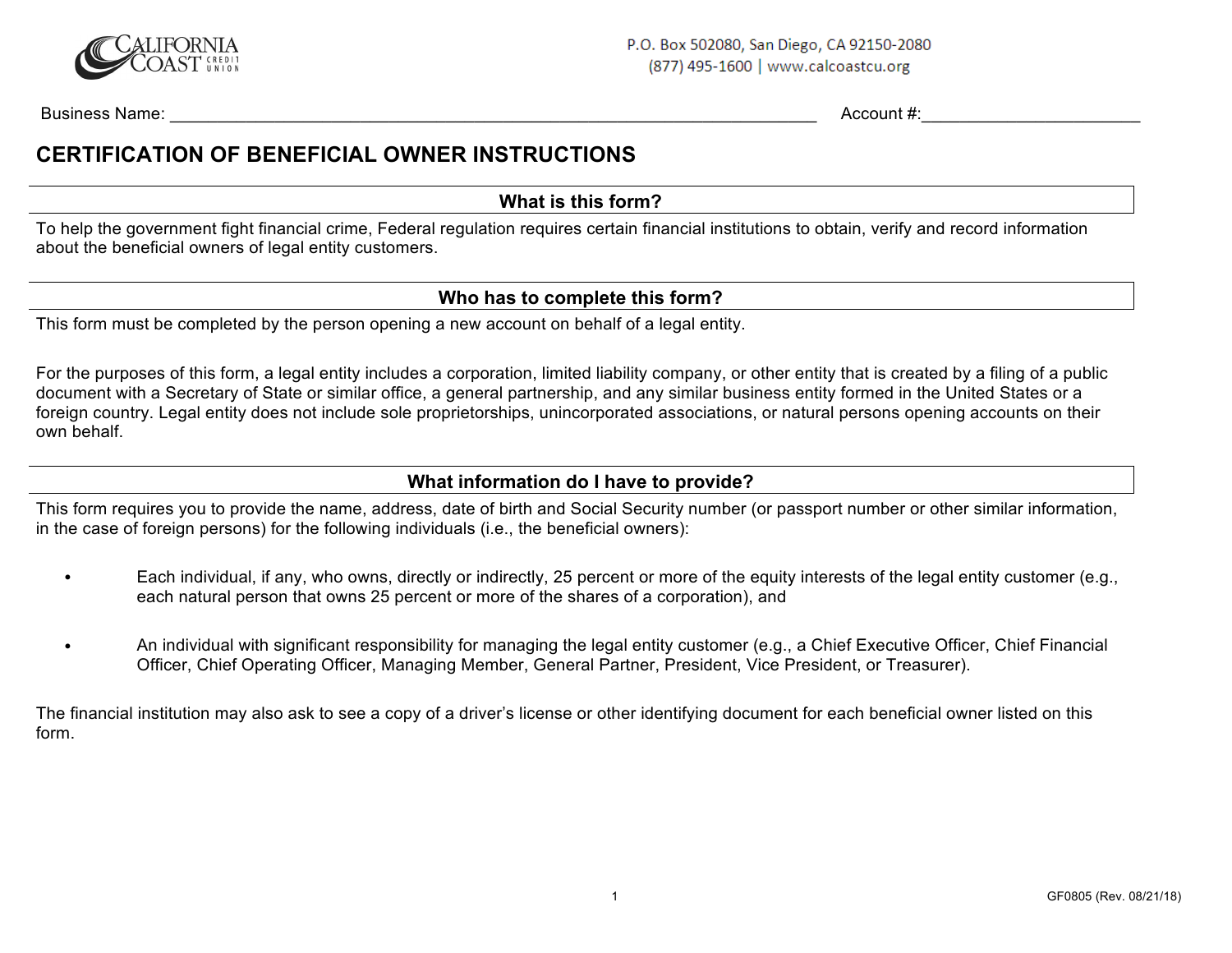

Business Name:  $\blacksquare$  Account #:

# **Certification of Beneficial Owner(s)**

Persons opening an account on behalf of a legal entity must provide the following information:

- a. Name and Title of Natural Person Opening Account
- b. Type of business/legal entity and address:

c. The following information for each individual, if any, who directly or indirectly, through any contract, arrangement, understanding, relationship or otherwise, owns 25 percent or more of the equity interests of the legal entity listed above.

**Note**: In lieu of a passport number, Non-U.S. Persons may also provide a Social Security Number, an alien identification card number, or number and country of issuance of any other government-issued document evidencing nationality or residence and bearing a photograph or similar safeguard.

#### **OWNERSHIP INFORMATION**

| Name $#1$ :              |                      | Title:                | Date of Birth:          |
|--------------------------|----------------------|-----------------------|-------------------------|
| SSN/TIN:                 |                      | ID Type:              | ID Number:              |
| Issued By:               |                      | <b>Issuance Date:</b> | <b>Expiration Date:</b> |
| Ш<br>Non-U.S. Person     | Country of Issuance: |                       |                         |
| <b>Physical Address:</b> |                      |                       |                         |
| Name $#2$ :              |                      | Title:                | Date of Birth:          |
| SSN/TIN:                 |                      | ID Type:              | ID Number:              |
| Issued By:               |                      | <b>Issuance Date:</b> | <b>Expiration Date:</b> |
| Ш<br>Non-U.S. Person     | Country of Issuance: |                       |                         |
| <b>Physical Address:</b> |                      |                       |                         |
| Name #3:                 |                      | Title:                | Date of Birth:          |
| SSN/TIN:                 |                      | ID Type:              | ID Number:              |
| Issued By:               |                      | <b>Issuance Date:</b> | <b>Expiration Date:</b> |
| Ш<br>Non-U.S. Person     | Country of Issuance: |                       |                         |
| <b>Physical Address:</b> |                      |                       |                         |